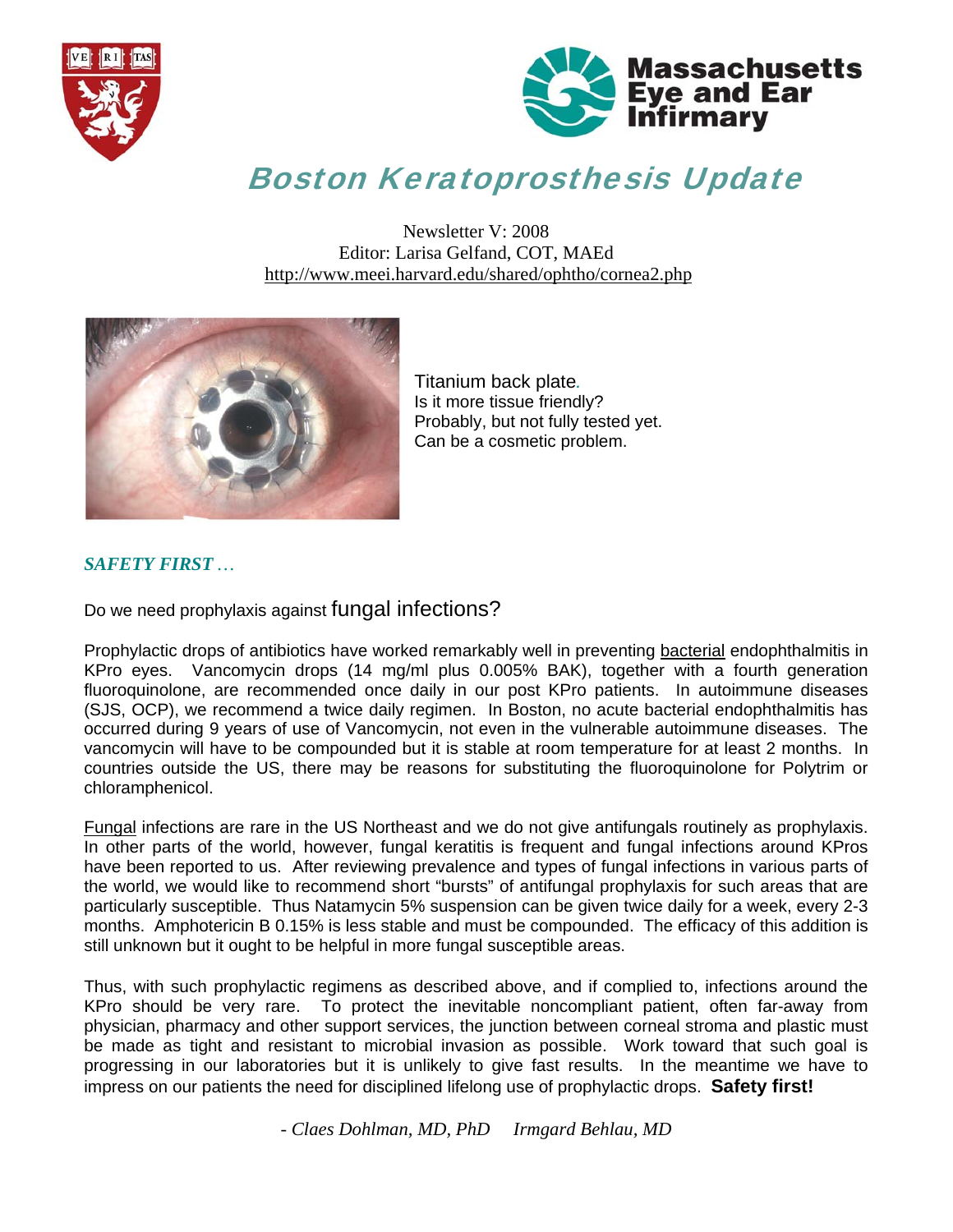

## *Over 2000 Boston KPros Implanted…*

Demand for the device continues to increase.

## *Update on the Multi‐Institutional Retention Study: Boston KPro Survival (252 Total)*

**\_\_\_\_\_\_\_\_\_\_\_\_\_\_\_\_\_\_\_\_\_\_\_\_\_\_\_\_\_\_\_\_\_\_\_\_\_\_\_\_\_\_\_\_\_\_\_\_\_\_\_\_**



Data from 21 centers compiled by the Multicenter KPro Study Group led by Drs. Belin, Ciolino, Zerbe, Ament and Todani (ARVO poster 2008, with permission).

43 eyes had diagnosis of autoimmune disease (SJS, OCP, etc.). 28 eyes were chemical burns, and the majority, 181 eyes were "others" with adequate tear and blink function. The vast majority had previous standard graft failure. KPro is not recommended in autoimmune diseases.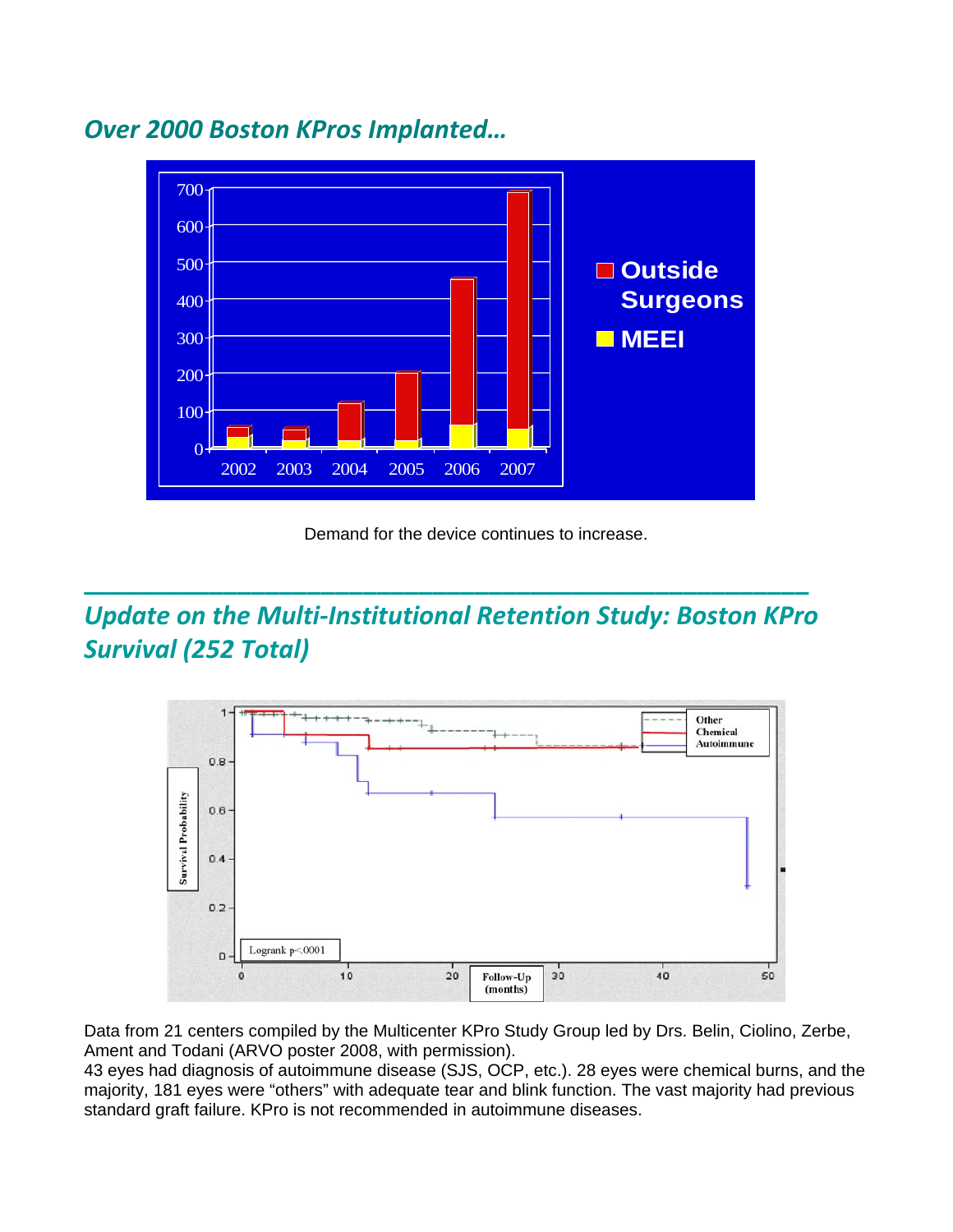## *Boston Keratoprosthesis in Ethiopia*

The WHO estimates that over 8 million people are bilaterally blind due to corneal disease, 5 million related to trachoma alone. Most of these people live in developing nations.



*Roberto Pineda, MD, Attending in the Cornea Service, MEEI and Jared Ament, MD, Research Fellow, with Boston KPro patient during their Ethiopian mission.*

The purpose of this mission was to determine whether the Boston KPro is a sustainable ophthalmic procedure even in countries with very limited health resources.

Careful patient selection, standardized protocol implementation, and meticulous post-operative follow-up and surveillance are necessary for longterm evaluation.

The project is expected to be continued for many years.

### *Boston Keratoprosthesis in the care of children*



*Dr. Kathryn Colby with 4-year–old Nathan Lewis and his parents.* 

 Nathan was born on the small Caribbean island of Barbados with Peter's Anomaly. Dr. Colby implanted a Boston KPro in March 2008. After the operation, Nathan began to walk on his own for the first time. The entire team was thrilled with Nathan's progress. "This is truly a major advance in the care of children with corneal disease such as Peter's Anomaly," said Dr. Colby.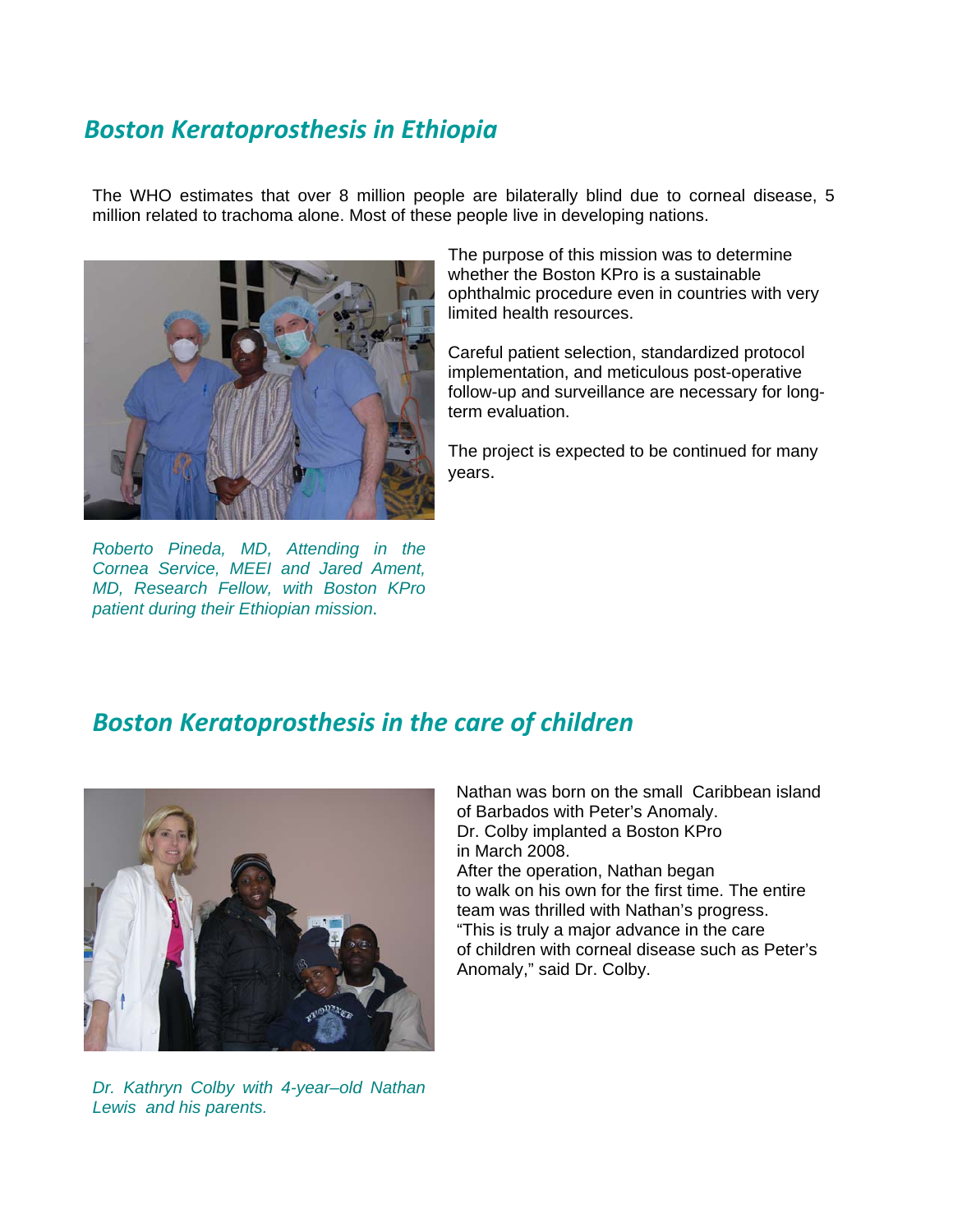#### *Profile of a KPro surgeon:*

## Sadeer B. Hannush, M.D.



Sadeer B. Hannush, M.D. is Attending Surgeon on the Cornea Service at Wills Eye Institute and Assistant Professor of Ophthalmology at the Jefferson Medical College in Philadelphia. He earned his Doctor of Medicine degree from Wayne State University in Detroit, Michigan, and completed his Ophthalmology Residency at George Washington University in Washington, D.C. He then went on to fellowship training in Corneal and Refractive Surgery at Emory University in Atlanta, Georgia.

Dr. Hannush's areas of interest are full and partial thickness corneal transplantation (endothelial replacement), complex cataract and anterior segment reconstructive procedures, including permanent keratoprosthesis surgery and laser vision correction. He lectures nationally and internationally on these topics. He has multiple publications in the peerreviewed literature and chapters in ophthalmology texts.

For the past seventeen years, Dr. Hannush has been chosen to teach at the American Academy of Ophthalmology's Annual Meetings on the subjects of corneal transplantation, keratoprosthesis surgery, intraocular lens management etc.

We are very grateful to Dr. Hannush for his continuing pioneering effort in the clinical testing of various types of Boston Keratoprosthesis over many years.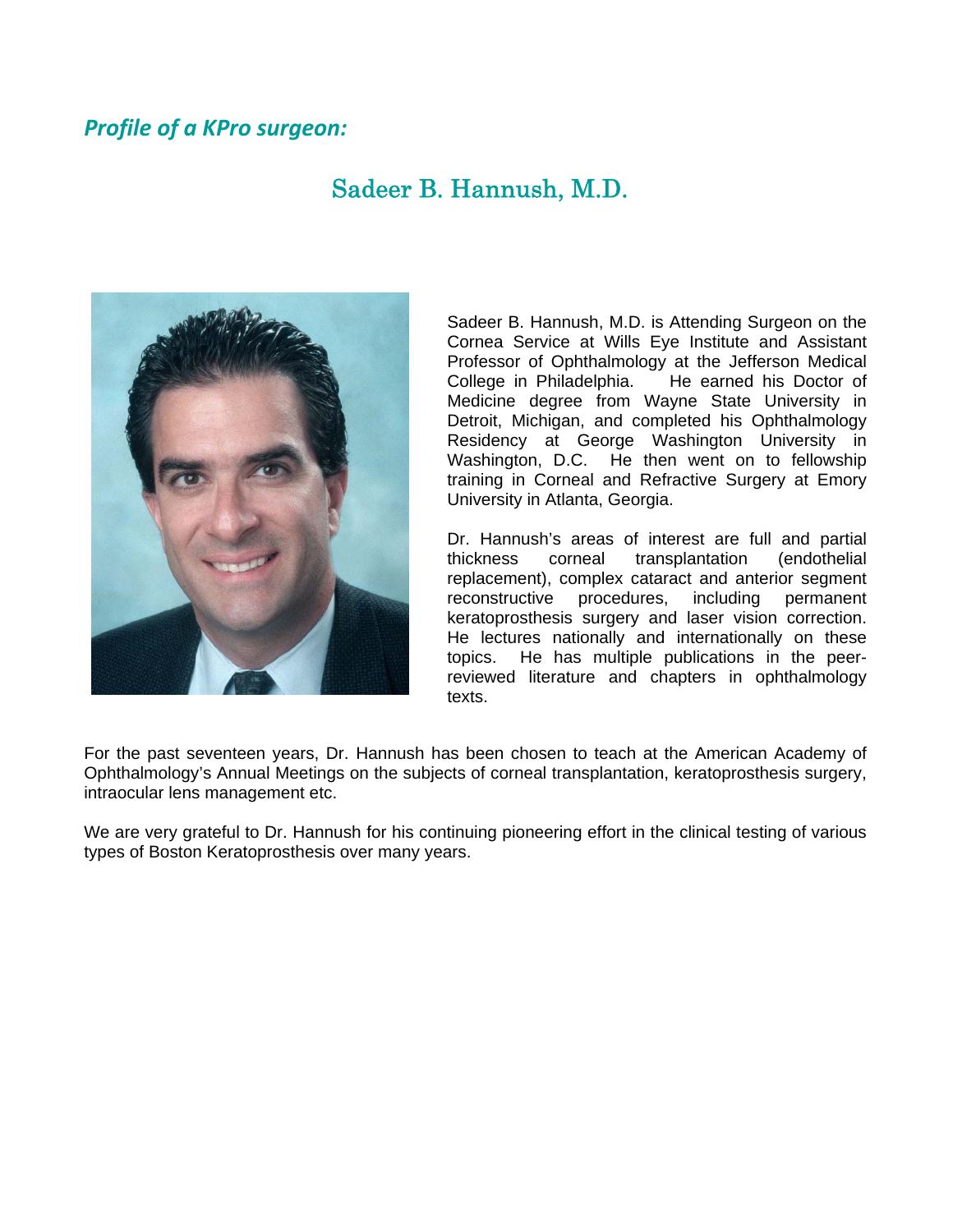## *New KPro leader recruited to Boston… James Chodosh, M.D., M.P.H.*



Dr. Chodosh is a native of Elizabeth, New Jersey. He graduated from Hampshire College with a degree in filmmaking, but went on to pursue premedical studies at New York University prior to his medical education at Baylor College of Medicine.

He completed residency training in Ophthalmology at Baylor, clinical fellowship training in Corneal and External Diseases and Surgery at the Bascom Palmer Eye Institute, and a postdoctoral research fellowship in Virology & Molecular Biology and Infectious Diseases at St. Jude Children's Research Hospital in Memphis.

He was awarded his Masters of Public Health (Biostatistics) in 2007 from the University of Oklahoma College of Public Health.

Dr. Chodosh served as Assistant Professor of Ophthalmology at the University of Tennessee College of Medicine from 1993 to 1995, and worked

at the Dean A. McGee Eye Institute, University of Oklahoma College of Medicine for the next 13 years, where he was appointed Professor of Ophthalmology, and Adjunct Professor in the Departments of Cell Biology and Microbiology & Immunology in 2005. He held the M.G. McCool Chair in Ophthalmology, and was Residency Program Director for the Department of Ophthalmology, and Fellowship Director and Chief of Cornea & External Diseases. He was Vice-Chief of the Ophthalmology Clinical Service at OU Medical Center, and Full Member of the Graduate Faculty.

Dr. Chodosh's primary clinical and research interests include medical and surgical treatment of infectious and neoplastic disorders of the ocular surface, and the visual restoration of "hopeless" cases. He has been funded by the National Eye Institute for his research on ocular adenovirus infection for over 14 years consecutively. He is a founding member of the Molecular Pathogenesis of Eye Infection Research Center, and organizer of the Public Health Working Group in Ophthalmology.

He is an Editorial Board Member of the American Journal of Ophthalmology, and performs peer review on a regular basis for 17 additional journals.

Dr. Chodosh has during the last few years taken a very strong interest in keratoprosthesis biology, and he is a very welcome addition to our group.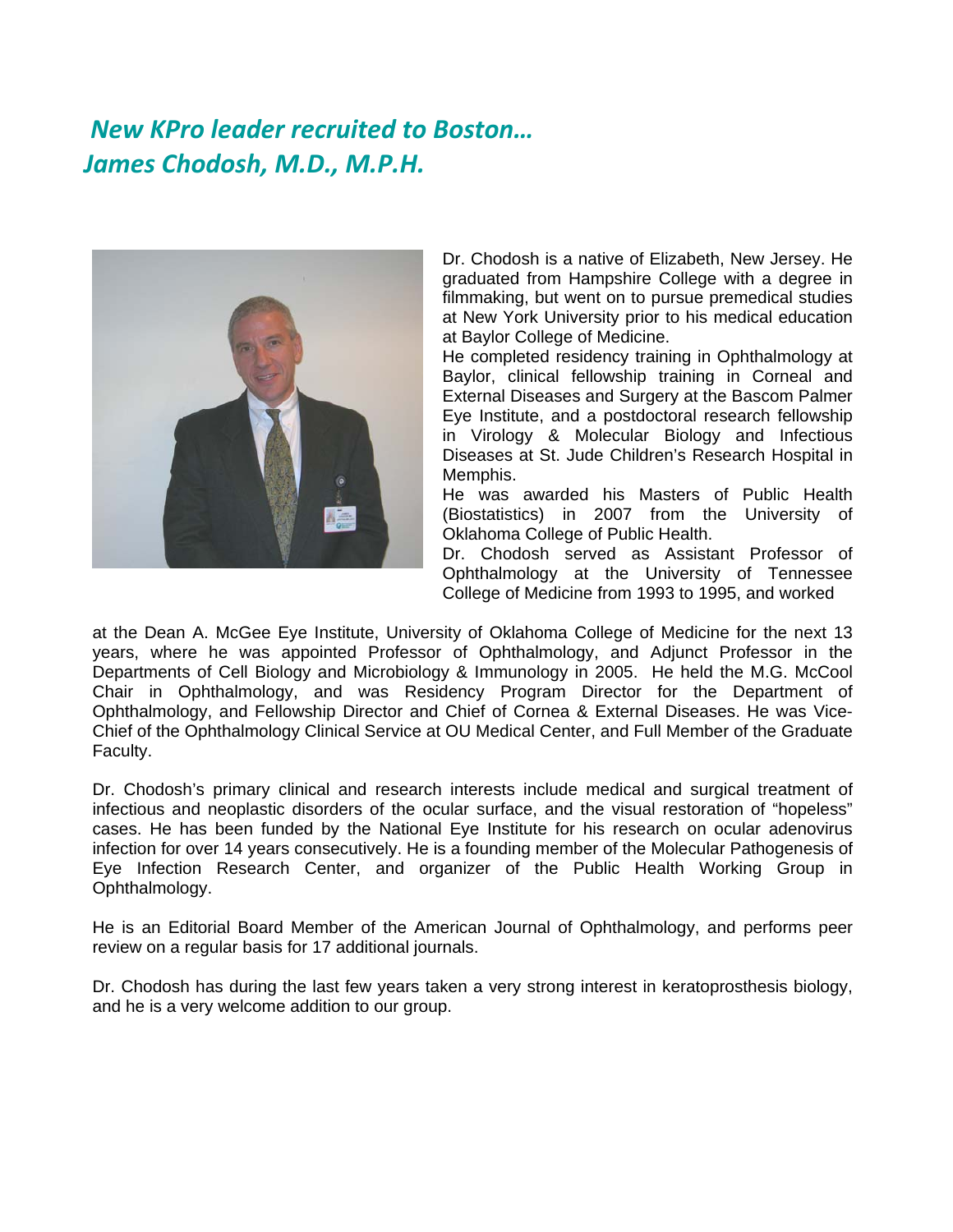## *Meet Other New Members of the Boston KPro Team:*



Ilene Gipson, PhD Professor of Ophthalmology, HMS Senior Scientist Schepens Eye Research Institute

> Liqiang Wang, M.D., PhD Research Fellow Beijing, China





Hyeran Noh, PhD Research Fellow working in Drs.Langer's and Kohane's laboratory at MIT

> Vandana Jain, M.D. Visiting surgeon Mumbai, India





Mary Lou Moar Consulting KPro Administrator A veteran from the development of the Boston KPro.

> Suksri Chotikavanich, M.D. Visiting surgeon Bangkok, Thailand

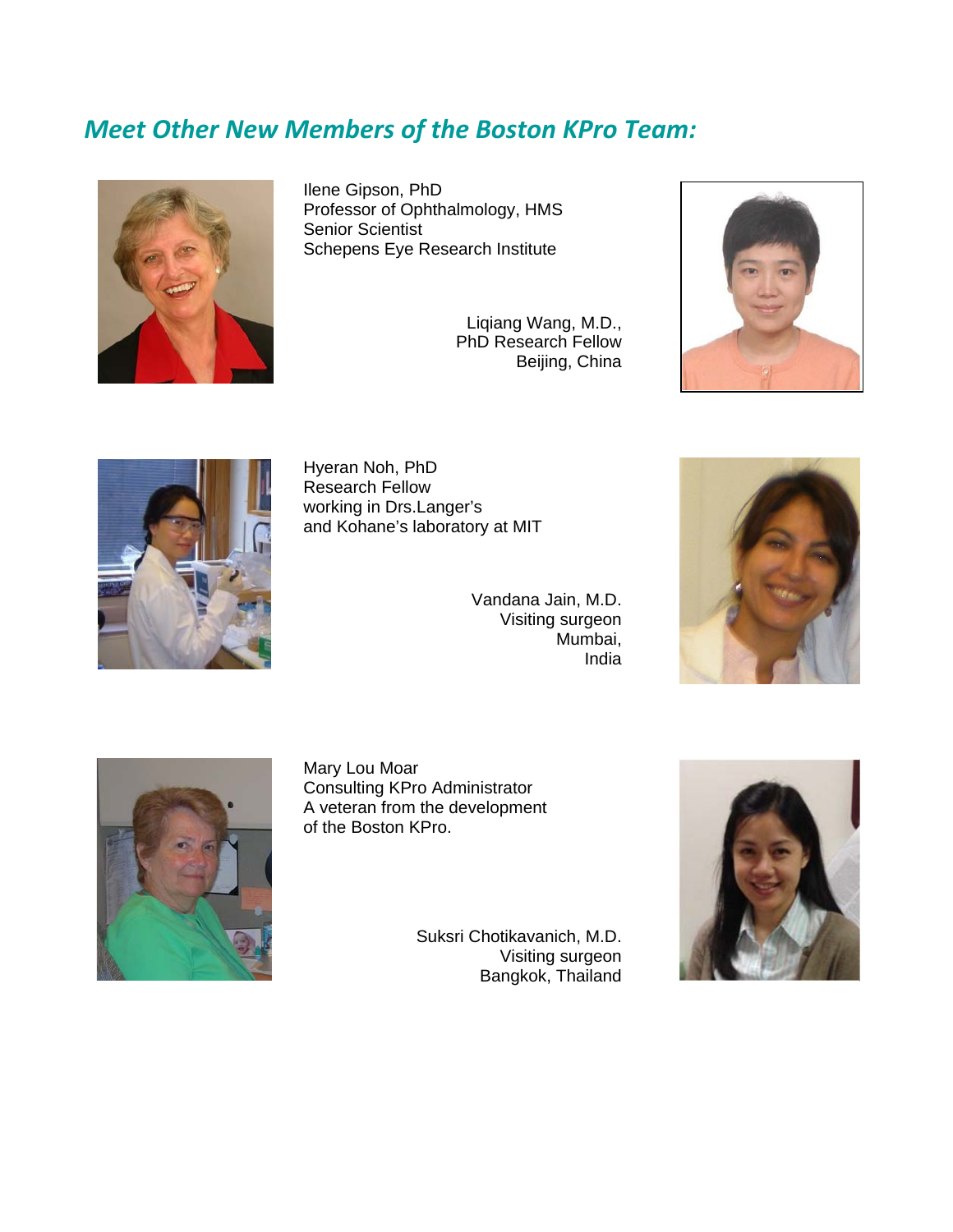### *Recent Boston KPro Literature – 2007 to present*

Barnes SD, Dohlman CH, Durand ML. Fungal colonization in the Boston Keratoprosthesis. Cornea 2007;26: 9-15

Waller S., Dohlman CH. The Boston keratoprosthesis. In: Brightbill, F. ed. Corneal Surgery: Theory, Technique and Tissue. 4th ed., Mosby, in press

Khan BF, Harissi –Dagher M, Dohlman CH. Keratoprosthesis. Albert DM, Miller JW, eds, Azar DT, Blodi BA, assoc. eds. In: Albert and Jakobiec's Principles and Practice in Ophthalmology, 3rd Edition. London: Elsevier, December 2007

Harissi-Dagher M, Khan BF, Dohlman CH. The Boston Keratoprosthesis. In: Corneal transplantation. Rasik B Vajpayee, ed, Namrata Sharma, Geoffrey C Tabin and Hugh R Taylor, co-editors. Vajaypee Brothers Medical Publishers. New Delhi, in press.

Harissi-Dagher M, Khan BF, Dohlman CH. The importance of nutrition to corneal grafts when used as a carrier of the Boston Keratoprosthesis. Cornea 2007;26:564-568

Khan BF, Harissi -Dagher M, Dohlman CH. Advances in Boston Keratoprosthesis: Enhancing Retention and Prevention of Infection and Inflammation. Int Ophthalmol Clin 2007; 47:61-71

Khan BF, Harissi-Dagher M, Langston DP, Aquavella J. Dohlman CH. The Boston Keratoprosthesis in Herpes Simplex Keratitis. Arch Ophthalmol 2007;125:745-749

Kocaturk T, Dohlman CH. Keratoprotez Cerrahis. Turkiye Klinikleri J Ophthalmol 2007;16:47-55

Harissi-Dagher M, Colby KA. Cataract extraction after implantation of a Type I Boston keratoprosthesis. Cornea 2008; 27 : 220-222

Sayegh RR, Ang LPK, Foster CS, Dohlman CH. The Boston Keratoprosthesis in Stevens-Johnson Syndrome : An Update. Am J Ophthalmol 2008 ;145: 438-444

 Akpek E, Harissi-Dagher M, Petrarca R, Butrus S, Pineda R, Aquavella J, Dohlman CH. Outcomes of Boston Keratoprosthesis in aniridia. A retrospective multicenter study. Am J Ophthalmol 2007;144 :227- 231

Sa-ngiampornpanit T, Thiagalingam S, Dohlman CH. Boston Keratoprosthesis in epithelial downgrowth. Submitted to DJO

Pavan-Langston D, Dohlman CH. Boston Keratoprosthesis:treatment of herpes zoster neurotrophic keratopathy. Ophthalmology 2008;115:321-323

McLellan CL, Ngo V, Pasedia S, Dohlman CH. Long-term stability of vancomycin ophthalmic solution. Int J Pharm, 2008, Vol.#12; 456-459

Saad CG, Ayres BD, Cohen EJ. The Boston Keratoprosthesis in Patients with Autoimmune Polyendocrinopathy. Submitted to Arch Ophthalmol

Dohlman CH, Harissi-Dagher M, Graney J. The Boston Keratoprosthesis: A New Threadless Design. DJO, 2007, Vol.13 #3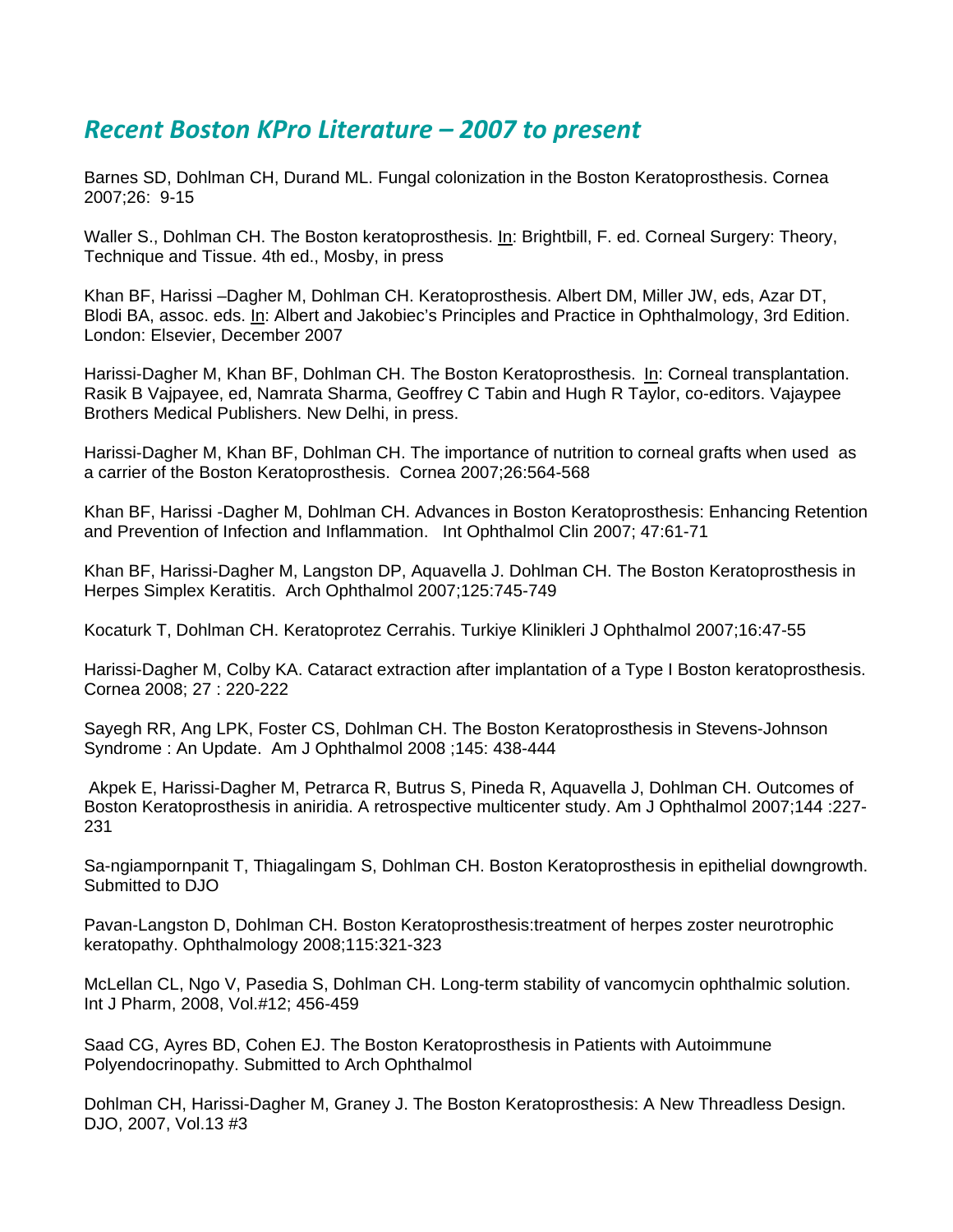Aquavella JV, Gearinger MD, Akpek EK, McCormick GJ. Pediatric keratoprosthesis. Ophthalmology 2007;114:989-994

Harissi-Dagher M, Beyer J, Dohlman CH. The role of soft contact lenses as an adjunct to the Boston Keratoprosthesis. Int Ophthalmol Clin, 2008, 48

Ciolino JB,Dohlman CH. Biological keratoprosthesis materials. Int Ophthalmol Clin, in press

Garcia JPS, delaCruz, J, Rosen RB, Buxton G. Imaging implanted keratoprosthesis with anteriorsegment optical coherence tomography and ultrasound biomicroscopy. Cornea 2008; 27: 220-222

Aquavella JV. Keratoprosthesis revisited – Current status of keratoprosthesis surgery. Contemporary Ophthalmology 2008 7;1-8

Aquavella JV. Keratoprosthesis in the treatment of congenital cornea opacity. Contemporary Ophthalmology 2008 7;1-6

Harissi-Dagher, M, Dohlman CH. The Boston Keratoprosthesis in severe ocular trauma. Can J Ophthalmol. 2008, 42 :165-169

Rivier D, Paula JS, Kim E, Dohlman CH, Grosskreutz CL. Glaucoma and keratoprosthesis surgery : role of adjunctive cyclophotocoagulation. Submitted to Glaucoma

Durand ML, Dohlman, CH. Successful prevention of bacterial endophthalmitis in eyes with the Boston Keratoprosthesis. Cornea, in press.

John T : Artificial Cornea : Surgical use of Boston Keratoprosthesis. Ann of Ophthalmol 2008 ; 40 : 2-7.

Ament JD, Spurr-Michaud S, Dohlman CH, Gipson IK.The Boston Keratoprosthesis: Comparing corneal Cell compatibility with titanium and PMMA Backplates. Submitted to Cornea

Ciolino JB, Hoare TR, Iwata NG, Behlau I, Dohlman CH, Langer R, Kohane DS. A drug-eluting contact Lens. Submitted to IOVS

Dohlman CH, Grosskreutz CL, Chen TC, Pasquale LR, Rubin PAD, Kim EC, Durand M. Shunt to divert aqueous humor to distant epithelialized cavities after keratoprosthesis surgery. Risk of infection. Submitted to Glaucoma.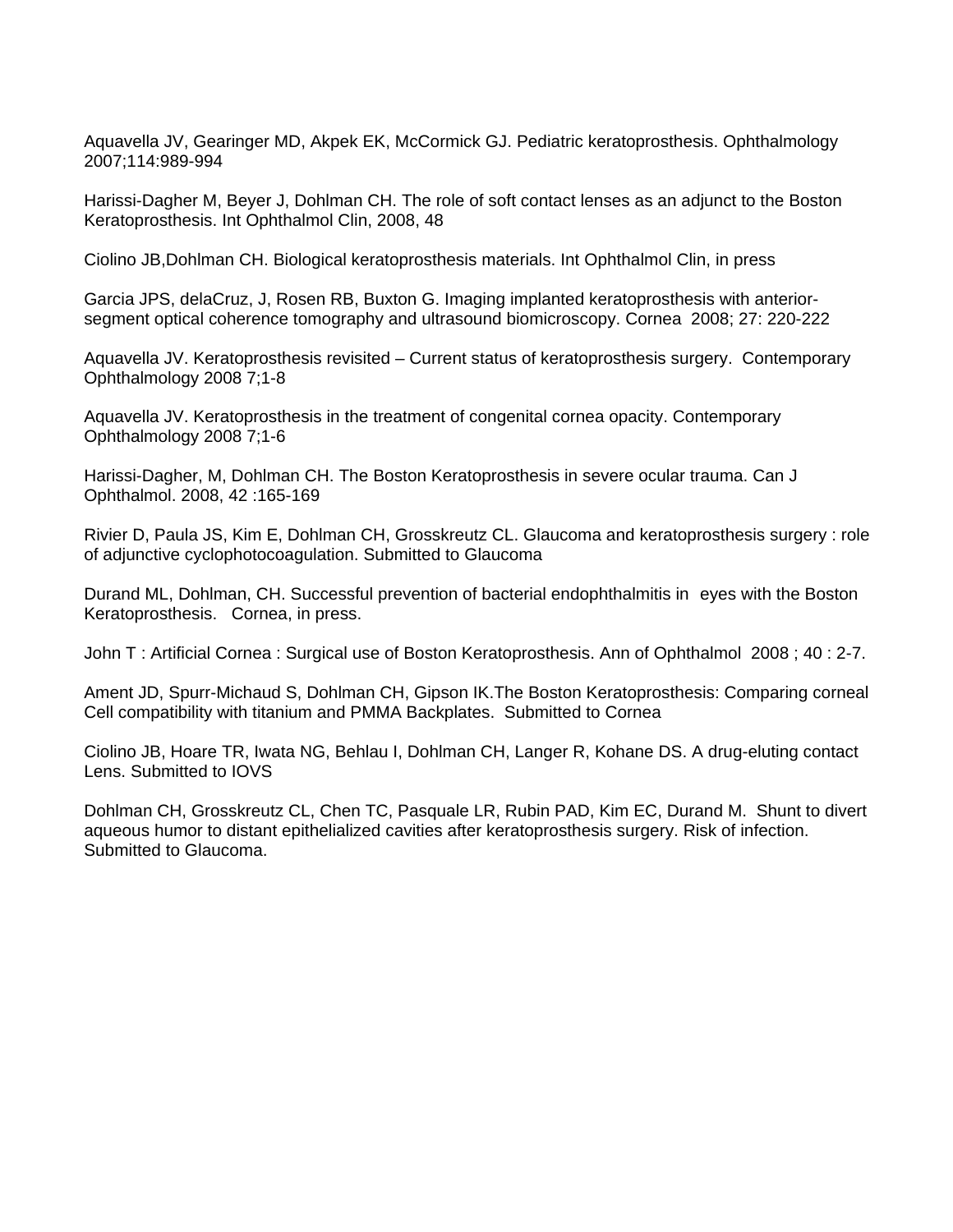## *Posters*

#### $AAO - 2007$

Aquavella JV, Plotnik RD, Gearinger MD, Shareef SR, Hindman HB. Keratoprosthesis – Indications for Surgery. Poster #64

Shen TT, Dohlman CD. "Boston KPro for treating corneal blindness in the developing world." International Society for Refractive Surgery. AAO Joint Meeting, Beijing, People's Republic of China, May 2007

ASCRS – 2008

Airiani S, Wong S, Wolf EJ, Kleiman L. Endophthalmitis and Intraocular Abscess Following Boston Keratoprosthesis Type 1 Implant: Case Report with Clinicipathologic Correlation. Poster #114

Stasi, K, Pantanelli SM, Ramkumar S, Yoon G, McCormick GJ, Aquavella JV. Evaluation of Higher-Order Aberrations in Eyes with Dohlman/Boston Keratoprosthesis and Comparison with Penetrating Keratoplasty and Normal Eyes. Poster #178

ARVO – 2008

Sheth V, Blair M, De la Cruz J. Macular Optical Coherence Tomography Findings in Boston Type 1 Keratoprosthesis Patients at the Illinois Eye and Ear Infirmary. Poster #5707

Chew HF, Ayres BD, Hammersmith KM, Rapuano CJ, Laibson PR, Myers JS, Cohen EJ. Boston Keratoprosthesis Outcomes and Complications. Poster # 5708

Parikh M, Vajaranant T, De la Cruz J. Retinal Nerve-Fiber Layer OCT as an Adjunct to Glaucoma Monitoring After Boston Keratoprosthesis. Poster #5709

Gupta S, Garcia JP, Ritterband DC, De la Cruz J. Evaluation of Anterior Chamber Depth in Aphakia and Pseudophakic Patients with Boston Type 1 Keratoprosthesis. Poster #5711

Ciolino JB, Ament JW, Zerbe BL, Melin MW. Etiology of Keratoprosthesis Loss: Results from the Boston Keratoprosthesis Multicenter Study. Poster #5712

Ament JD, Spurr-Michaud S, Dohlman CH, Gipson IK.The Boston Keratoprosthesis: Comparing Corneal Cell Compatibility with Titanium and PMMA Backplates. Poster # 5713

Garcia JP, Ritterband DC, Ko A, Seedor JA, Buxton DF, De la Cruz J.Evaluation of the Stability of Boston Keratoprosthesis Type 1-Donor Cornea Interface Utilizing Anterior Segment Optical Coherence Tomography. Poster #5715